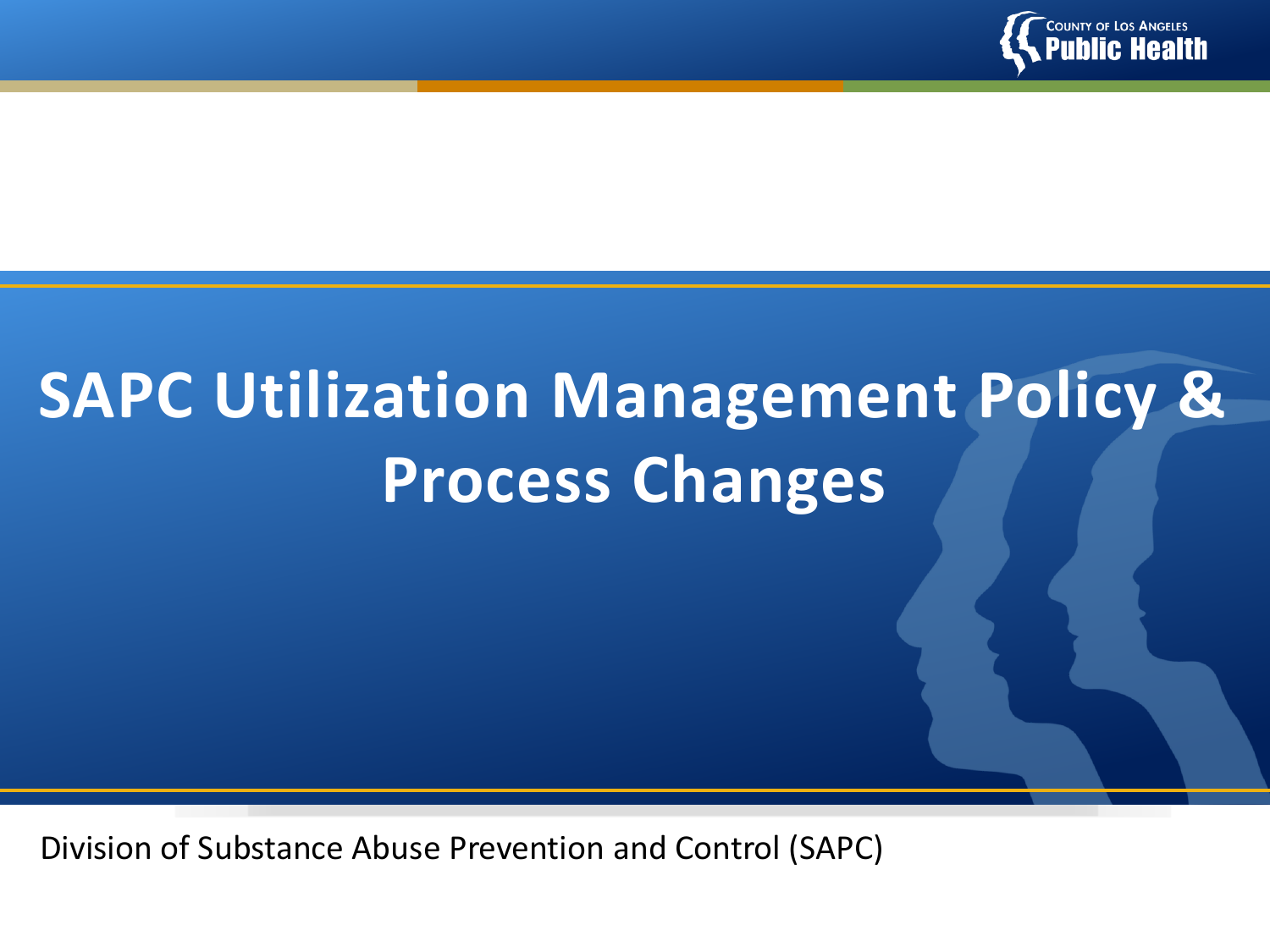

## **Outline**

#### • **New SAPC Clinical Leadership**

- SAPC Medical Director
- Associate Medical Director of Treatment
- **Upcoming Changes to Non-Residential Medical Necessity** (DHCS BHIN 21-019)
- **Upcoming Changes to Residential Lengths of Stay & Episodes**  (DHCS BHIN 21-021)
- **Review of Recovery Service Updates** (DHCS BHIN 21-020)
- **Review of Financial Eligibility Process**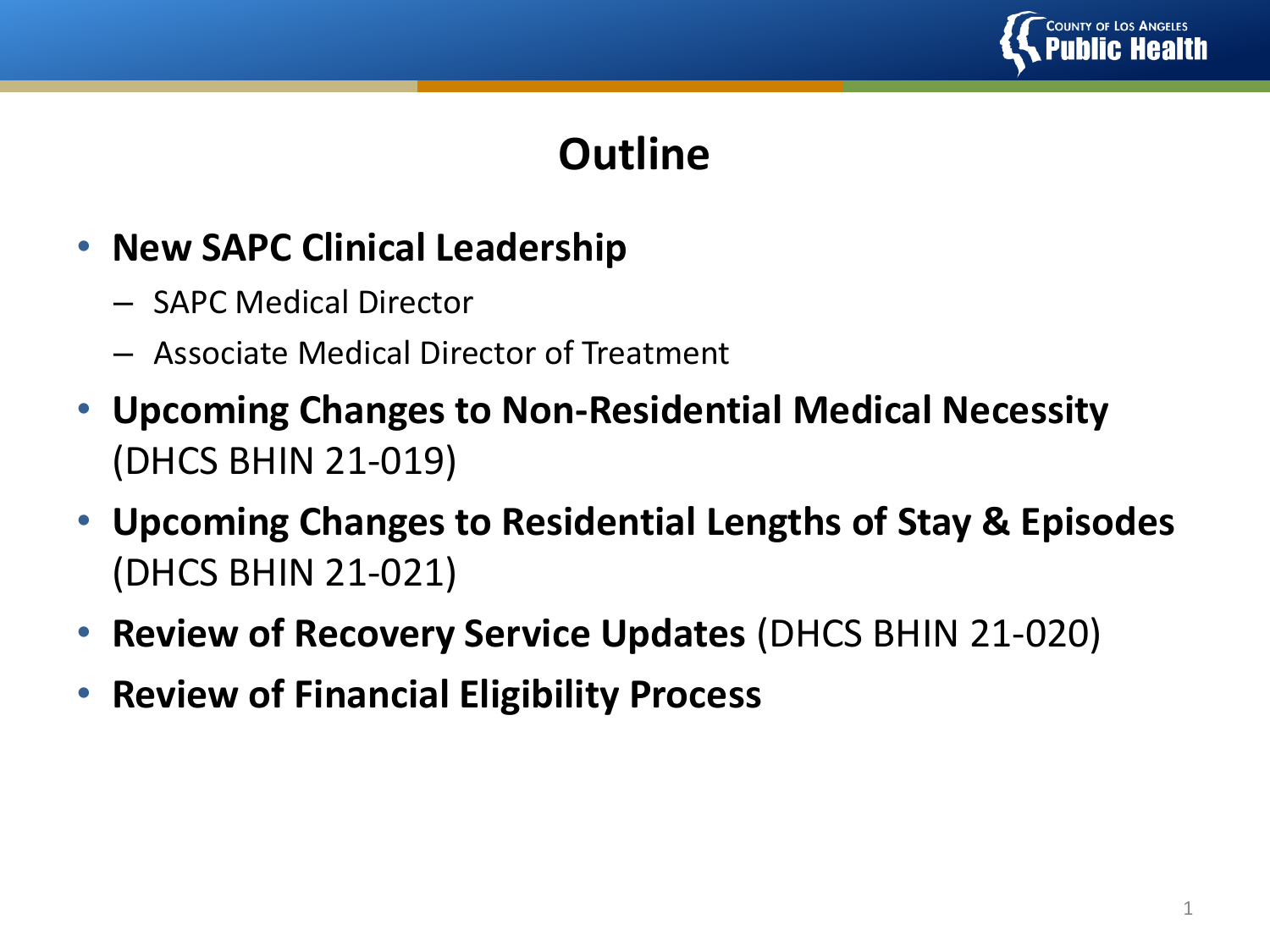

# **New SAPC Clinical Leadership**

• **SAPC Medical Director**

Brian Hurley, MD, MBA, DFASAM



• **Associate Medical Director of Treatment Services**  Nima Amini, MD, MHA

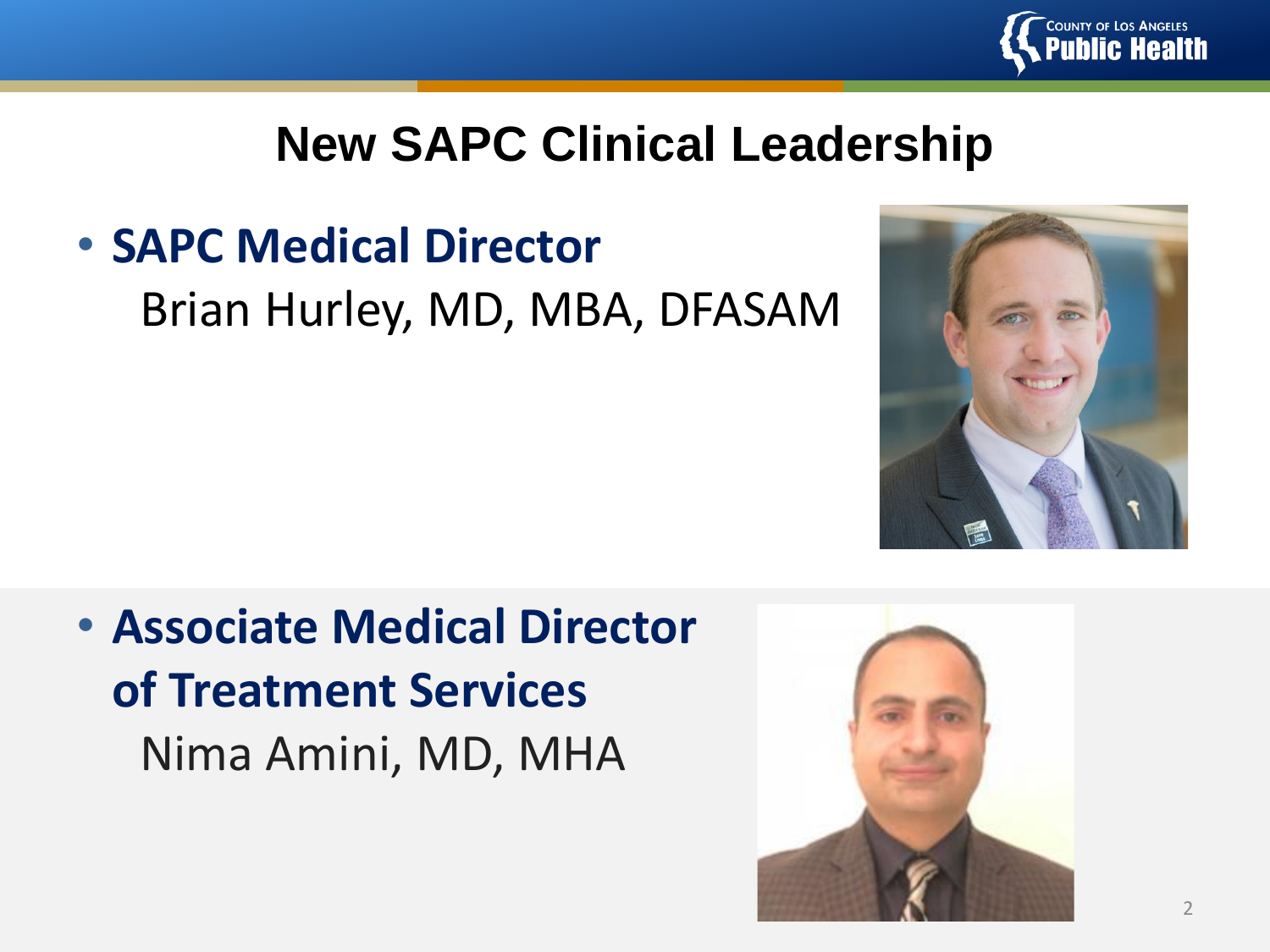

# **Overview of Non-Residential Medical Necessity**

- **SAPC is updating its utilization management (UM) processes and timelines for NON-RESIDENTIAL authorizations to align with new State guidance (DHCS BHIN 21-019) related to nonresidential medical necessity that changes when services can be reimbursable by Medi-Cal.**
	- See DHCS Behavioral Health Information Notice (BHIN) 21- 019 for more details at:
		- https://www.dhcs.ca.gov/Documents/BHIN-21-019-DMC-[ODS-Updated-Policy-on-Medical-Necessity-and-Level-of-](https://www.dhcs.ca.gov/Documents/BHIN-21-019-DMC-ODS-Updated-Policy-on-Medical-Necessity-and-Level-of-Care.pdf)Care.pdf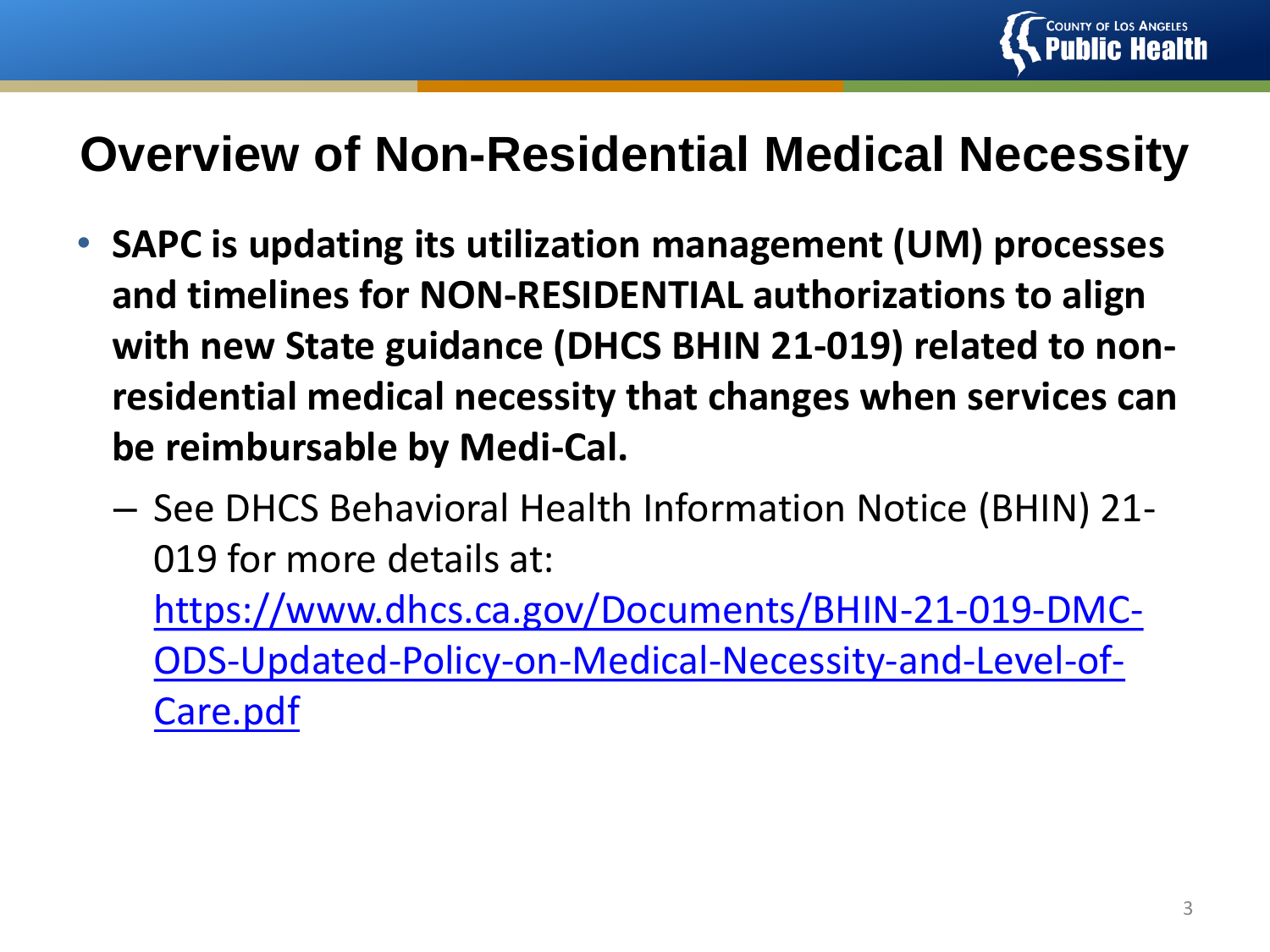

#### **Specifically, initial authorizations will be granted based on:**

- LA County residency and financial eligibility to allow for Medi-Cal reimbursable engagement services, even if medical necessity is not eventually established.
- However, the purpose of these services must involve engaging clients in services with the ultimate aim of establishing medical necessity, even if medical necessity is not subsequently successfully established.

**Initial authorizations for non-residential services can be approved WITHOUT YET ESTABLISHING MEDICAL NECESSITY, but with DURATION LIMITS**

#### **Initial authorization timeframe will vary based on age and homelessness status:**

- **Patients aged 20 and under and/or People Experiencing Homelessness (PEH)** will be granted an initial 60-day authorization while being engaged to complete the ASAM Assessment and establish medical necessity.
- **All other individuals** will be granted an initial 30-day authorization while they are being engaged to complete the ASAM Assessment and establish medical necessity.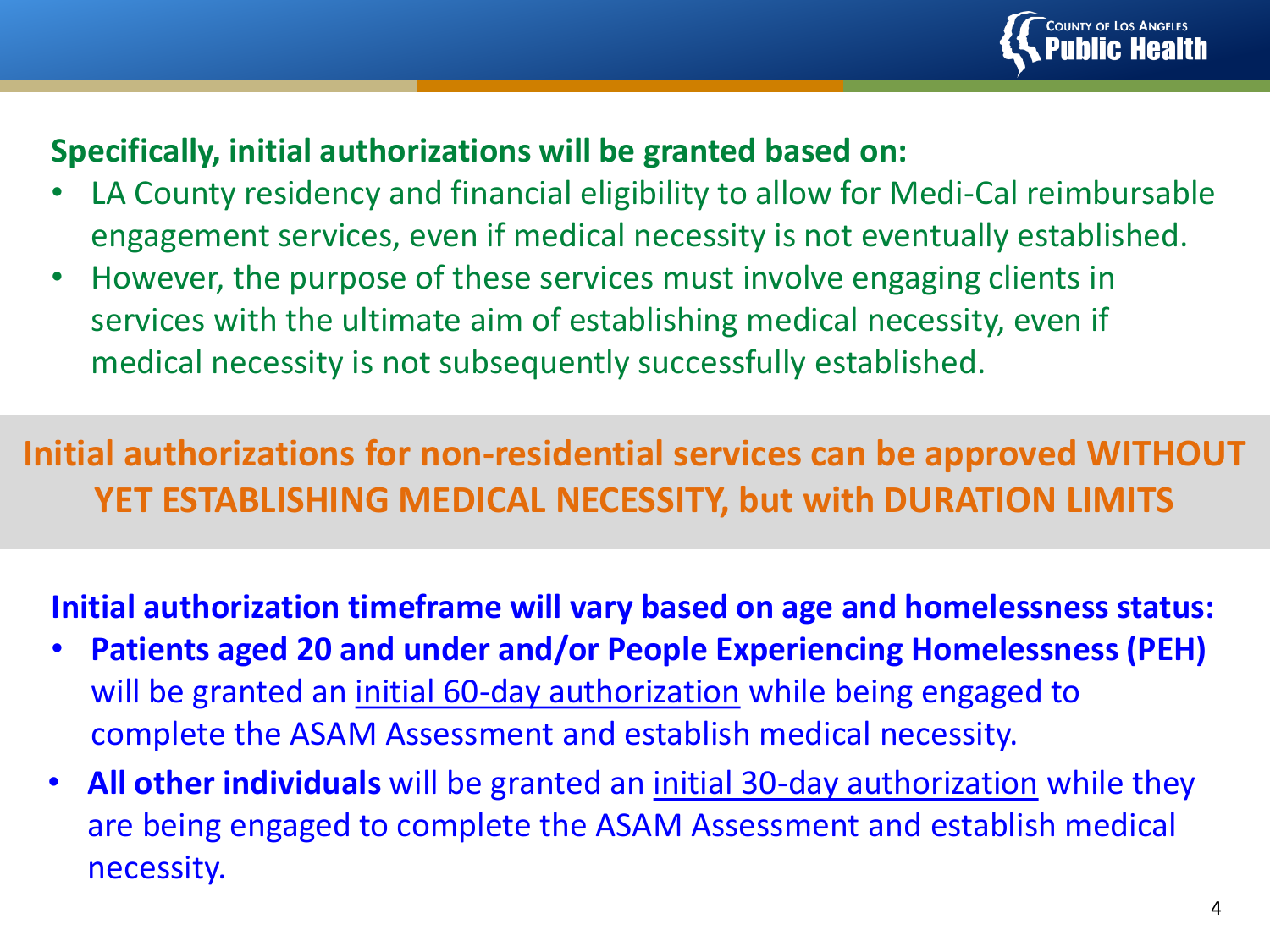

#### **Authorization Periods – Patients Aged 20 and Under or PEH**



\*Total time will equal 6 months for outpatient services

<sup>\*\*</sup>Total time will equal 12 months for OTP services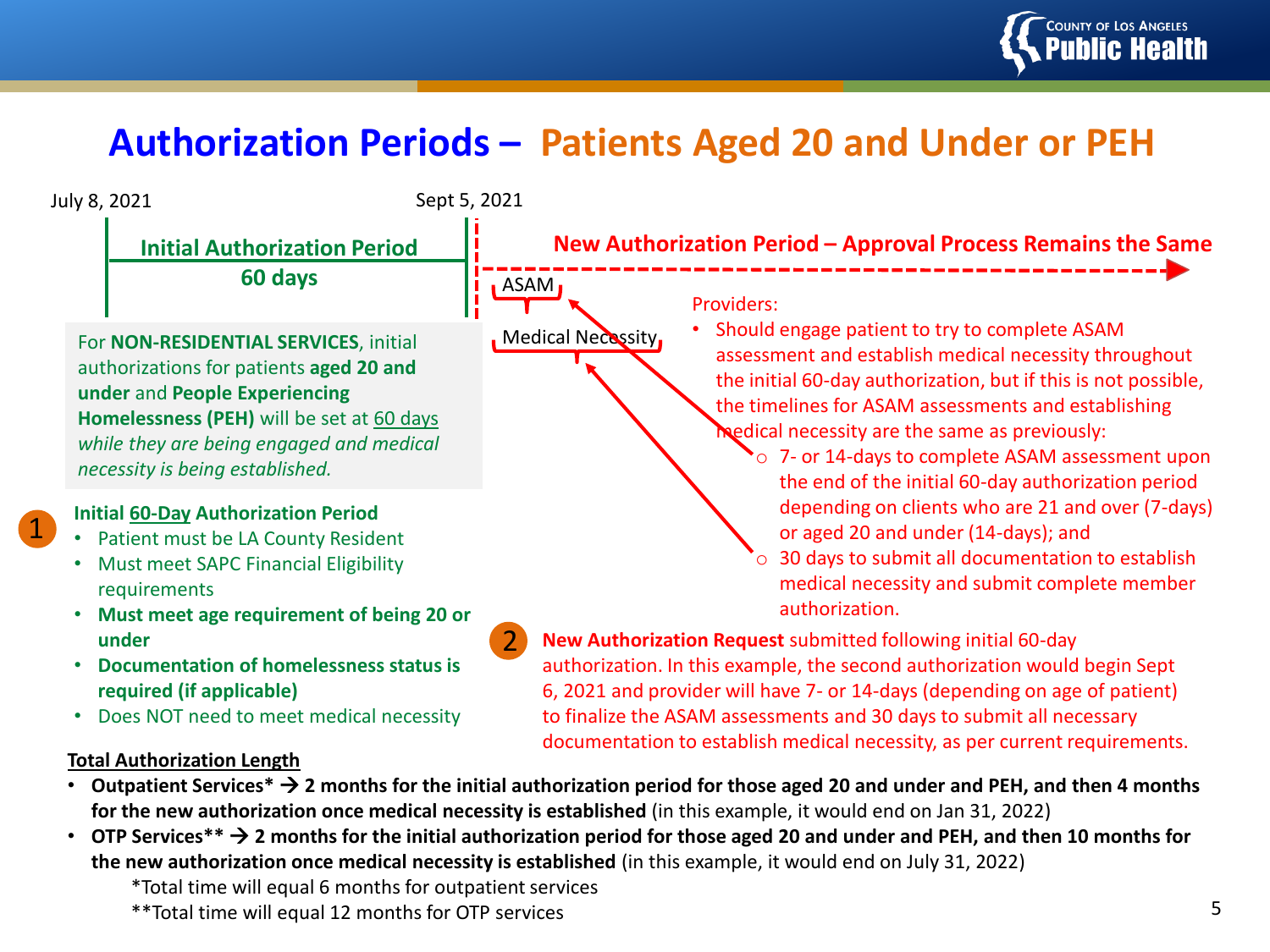

#### **Authorization Periods – All Other Patients Aged 21 and Over that are Not Homeless**

ASAM

**Initial Authorization Period 30 days** July 8, 2021 Sept 5, 2021

For **NON-RESIDENTIAL SERVICES**, initial authorizations for patients aged 21 and over who are not homeless will be set at 30 days *while they are being engaged and medical necessity is being established.*

#### **Initial 30-Day Authorization Period**

1

- Patient must be LA County Resident
- Must meet SAPC Financial Eligibility requirements
- Does NOT need to meet medical necessity

**New Authorization Period – Approval Process Remains the Same**

Providers:

**Medical Necessity** 

• Should be engaging patient to try to complete ASAM assessment and establish medical necessity throughout the initial 30-day authorization, but if this is not possible, the timelines for ASAM assessments and establishing medical necessity are the same as previously:

> $\sim$  0 7- or 14-days to complete ASAM assessment upon the end of the initial 60-day authorization period depending on clients who are 21 and over (7-days) or aged 20 and under (14-days); and

30 days to submit all documentation to establish medical necessity and submit complete member authorization.

2 **New Authorization Request** submitted following initial 30-day authorization. In this example, the second authorization would begin August 7, 2021 and provider will have 7- or 14-days (depending on age of patient) to finalize the ASAM assessments and 30 days to submit all necessary documentation to establish medical necessity, as per current requirements.

#### **Total Authorization Length**

- **Outpatient Services\*** → **30 days for the initial authorization period for those aged 21 and over who are not homeless, and then 5 months for the new authorization once medical necessity is established** (in this example, it would end on Jan 31, 2022)
- **OTP Services\*\*** → **30 days for the initial authorization period for those aged 21 and over who are not homeless, and then 11 months for the new authorization once medical necessity is established** (in this example, it would end on July 31, 2022)

\*Total time will equal 6 months for outpatient services

\*\*Total time will equal 12 months for OTP services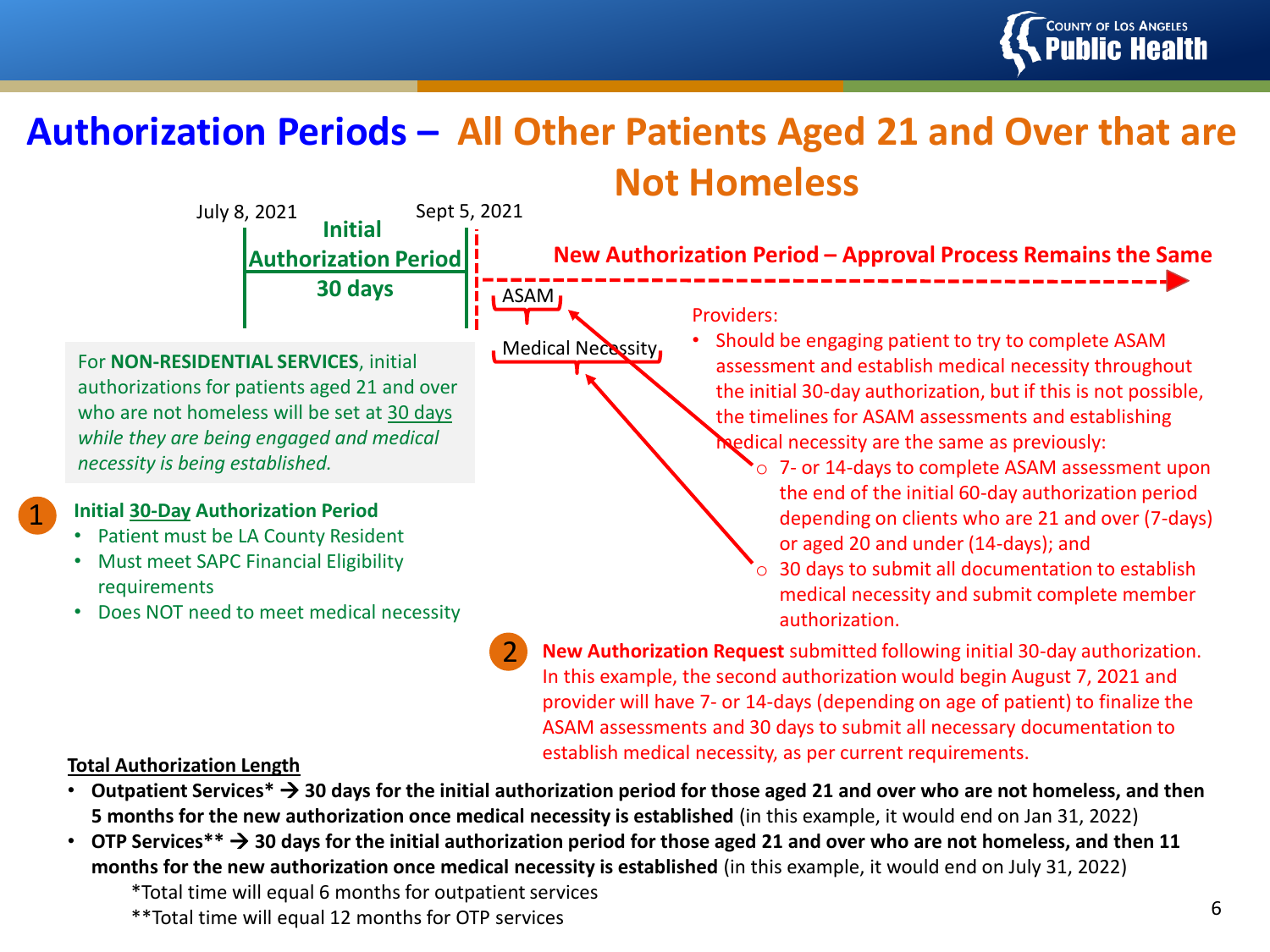

### **Residential Length of Stay & Episodes**

- **SAPC has updated its residential authorization process to align with new State guidance (DHCS BHIN 21-021) related to removal of the cap on Medi-Cal reimbursement for more than 2 non-continuous residential episodes.**
	- **Effective 8/16/2021, there is no longer a limitation/cap on 2 non-continuous residential episodes that are DMC reimbursable**
	- See DHCS Behavioral Health Information Notice (BHIN) 21- 021 for more details at:

[https://www.dhcs.ca.gov/Documents/BHIN-21-021-DMC-](https://www.dhcs.ca.gov/Documents/BHIN-21-021-DMC-ODS-Updated-Policy-on-Residential-Treatment-Limitations.pdf)

ODS-Updated-Policy-on-Residential-Treatment-

Limitations.pdf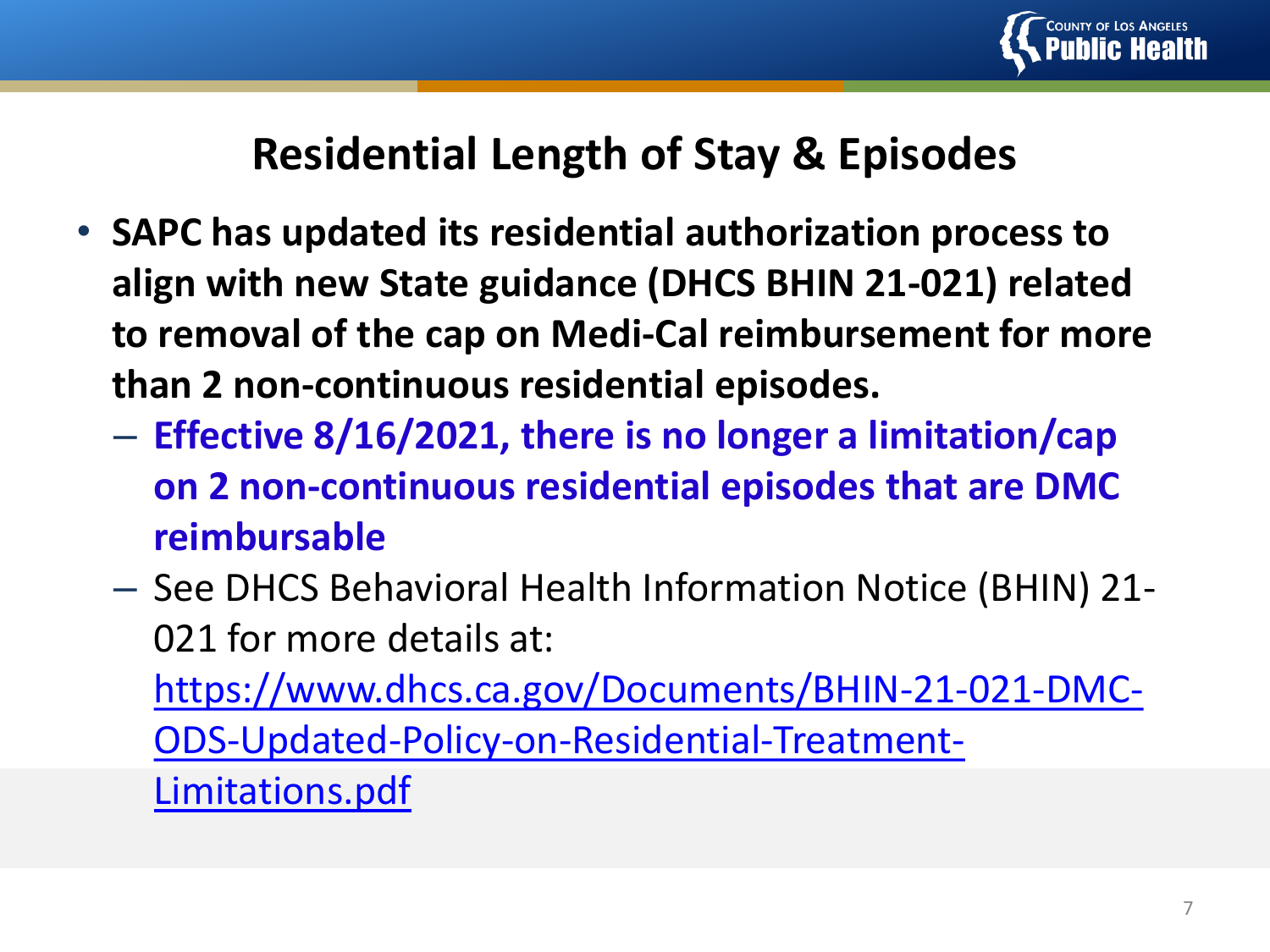

### **Residential Length of Stay & Episodes** (cont'd)

- **Although DHCS's stated goal is to maintain a statewide average of 30 days for residential lengths of stay, SAPC's current residential authorizations process will remain unchanged at this time.**
	- Initial residential authorizations will remain 60-days for adults and 30-days for youth.
	- Providers should continue to evaluate if SUD treatment needs can be met at a lower LOC before requesting reauthorization for ongoing residential treatment.
	- Providers can submit reauthorization requests if additional treatment time is needed in a residential setting, and justifications need to be very clear.
	- This differs from SAPC's 8/10/2021 provider meeting announcement; we will not be implementing any changes to the duration of adult initial residential authorizations at this time.

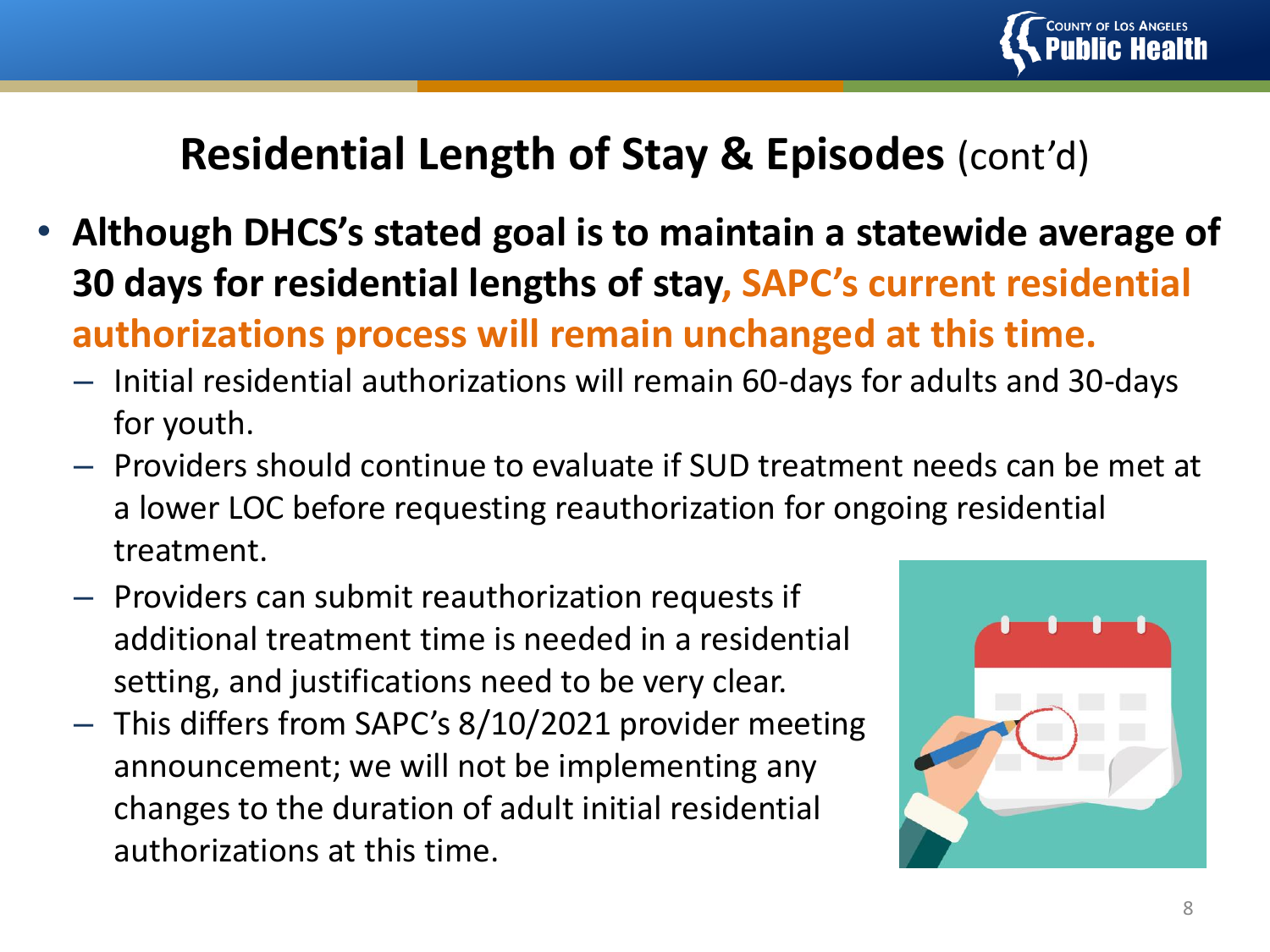

# **Next Steps: Non-Residential Medical Necessity & Residential Lengths of Stay & Episodes**

#### ▪ **Provider Engagement**

- Presentation of changes
- Feedback period email Drs. Hurley & Amini at [bhurley@ph.lacounty.gov](mailto:bhurley@ph.lacounty.gov) and [namini@ph.lacounty.gov](mailto:namini@ph.lacounty.gov) with feedback
- **Planned implementation on 8/16/21**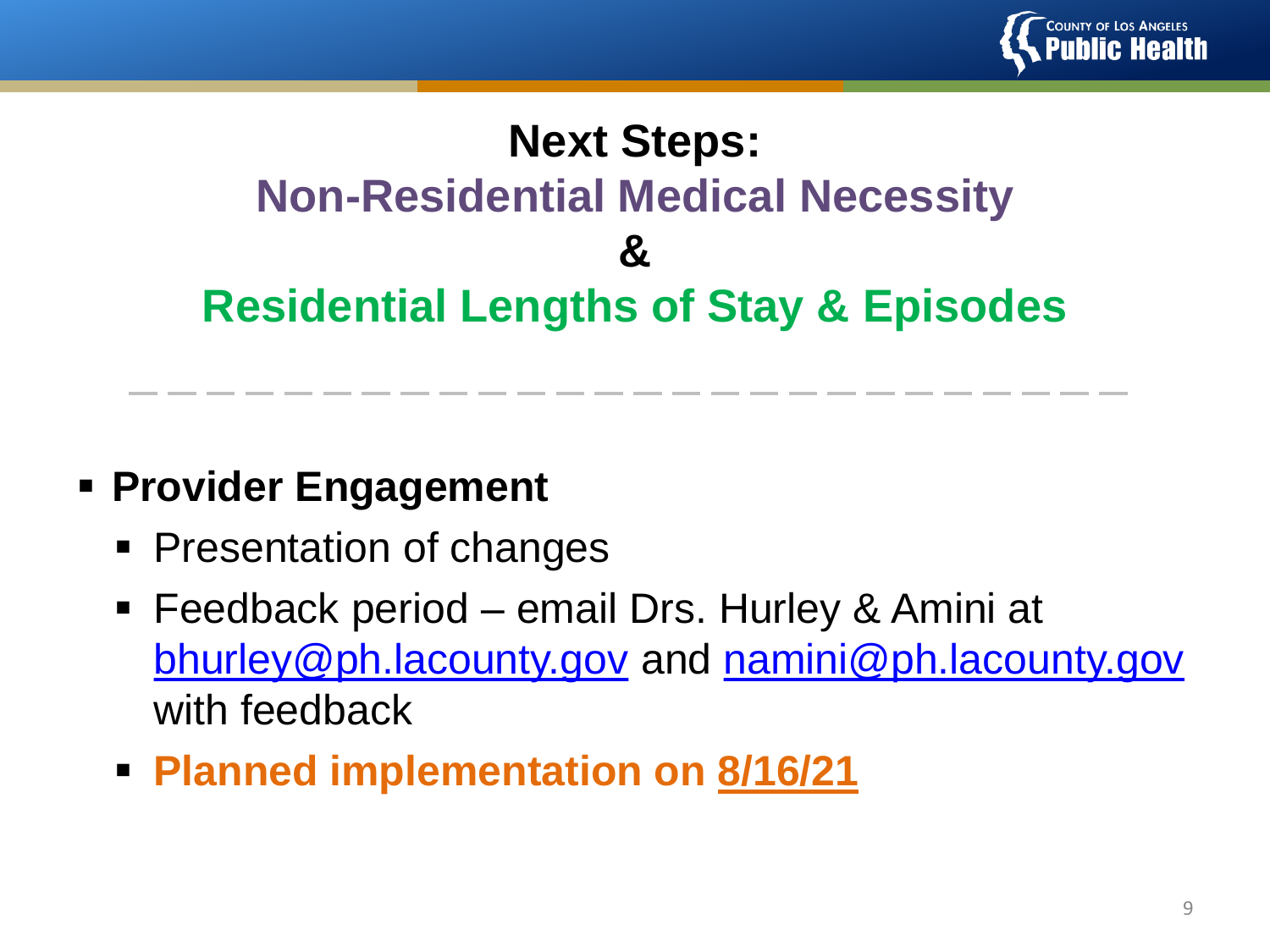

## **Recovery Support Services (RSS) Updates**

- **DHCS has issued several clarifications to reduce barriers to accessing Recovery Support Services (RSS)**
	- See DHCS Behavioral Health Information Notice (BHIN) 21- 020 for more details at

[https://www.dhcs.ca.gov/Documents/BHIN-21-020-DMC-](https://www.dhcs.ca.gov/Documents/BHIN-21-020-DMC-ODS-Clarification-on-Recovery-Services.pdf)

ODS-Clarification-on-Recovery-Services.pdf

#### • **Clarification on what services qualify as RSS**

- Individual/group counseling
- Recovery coaching
- Relapse prevention
- Education/job skills
- Family support
- Support groups
- Ancillary services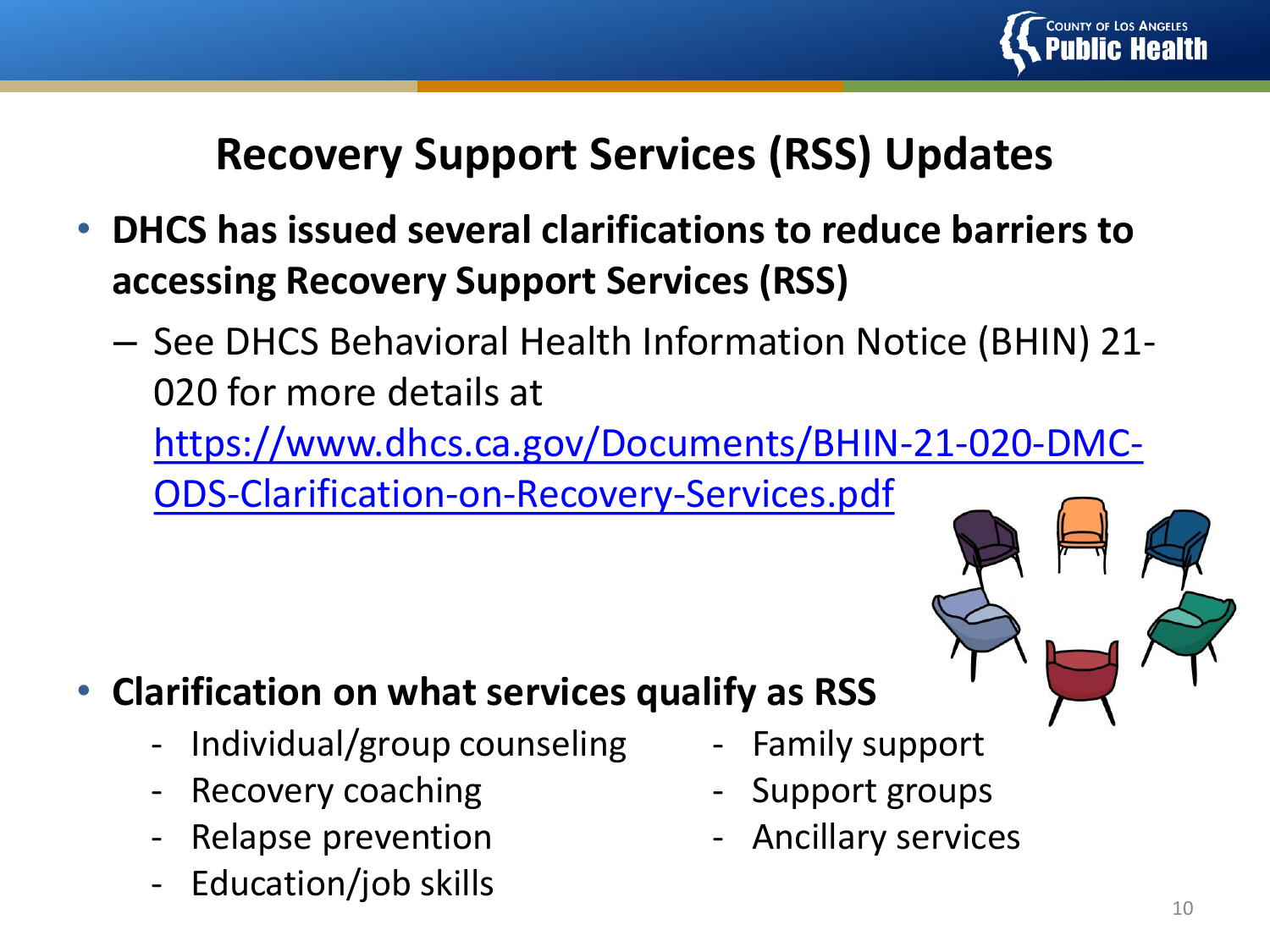

#### **Recovery Support Services (RSS) Updates** (cont'd)

- **Key changes to SAPC UM processes related to RSS:**
	- **Given that DHCS clarified that any clients that are interested in RSS are eligible for these services, SAPC will be shifting RSS to a Provider Authorization (P-Auth) process as opposed to the current Member Authorization process.**
		- **This means providers will NOT submit requests for member authorizations to SAPC QI and UM as was the previous process, and instead providers will be pre-approved for RSS and be given a P-Auth.**
		- P-Auths will be configured based on contracted age groups and PPW status.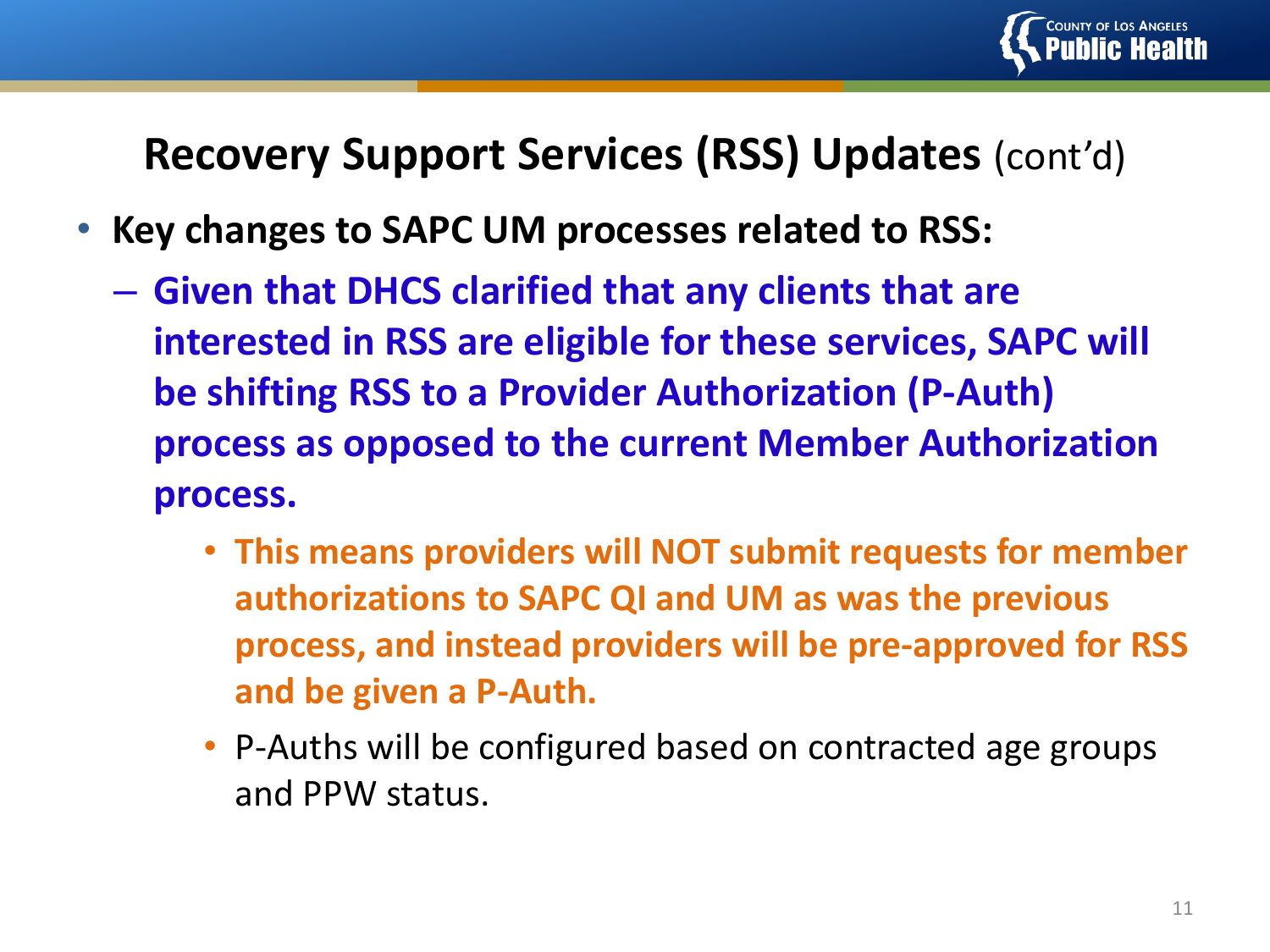

## **Recovery Support Services (RSS) Updates** (cont'd)

- Other clarifications:
	- Patients can be admitted DIRECTLY to RSS without requiring prior engagement in treatment services and can begin immediately upon release from incarceration.
	- Patients do NOT need to be abstinent from drugs for any specified period of time.
	- Patients can receive MAT and receive RSS.
	- Patients without a remission diagnosis may also receive RSS.
	- RSS may be delivered concurrently with other DMC-ODS services and levels of care, as clinically appropriate.
	- In RSS, the assessment remains non-billable, but it is recommended that providers complete an ASAM assessment to ensure appropriateness of care.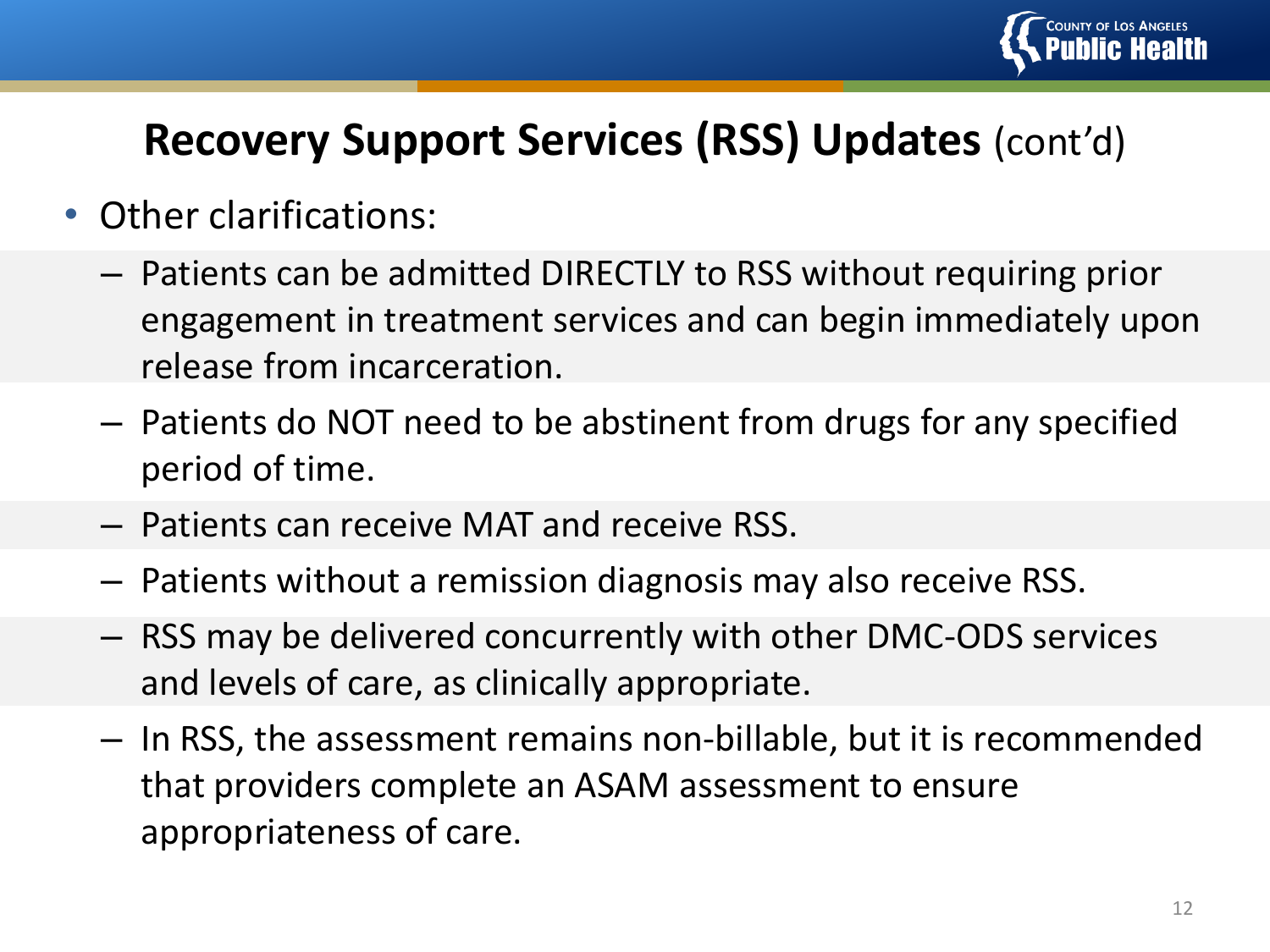

#### **Financial Eligibility Review**

- Effective 7/1/21, SAPC began to verify Medi-Cal eligibility at the authorization and claim level by checking the MEDS file.
- Providers need to confirm the patient's financial eligibility by checking AVES and take the following steps to resolve discrepancies when the patient is ineligible based on SAPC's MEDS file review:
	- Ensure the CIN listed on the DMC guarantor is the correct CIN for the patient
	- Run the Real-Time 270 Eligibility Request in Sage for the date of authorization
	- Upload the printout from Medi-Cal system that was used to verify eligibility via the Attachments in Sage
	- If patient is ineligible for DMC but is in another county program: (1) correct the Financial Eligibility Form in Sage; (2) submit NEW authorization under Non-DMC guarantor; and (3) request to DENY the DMC authorization.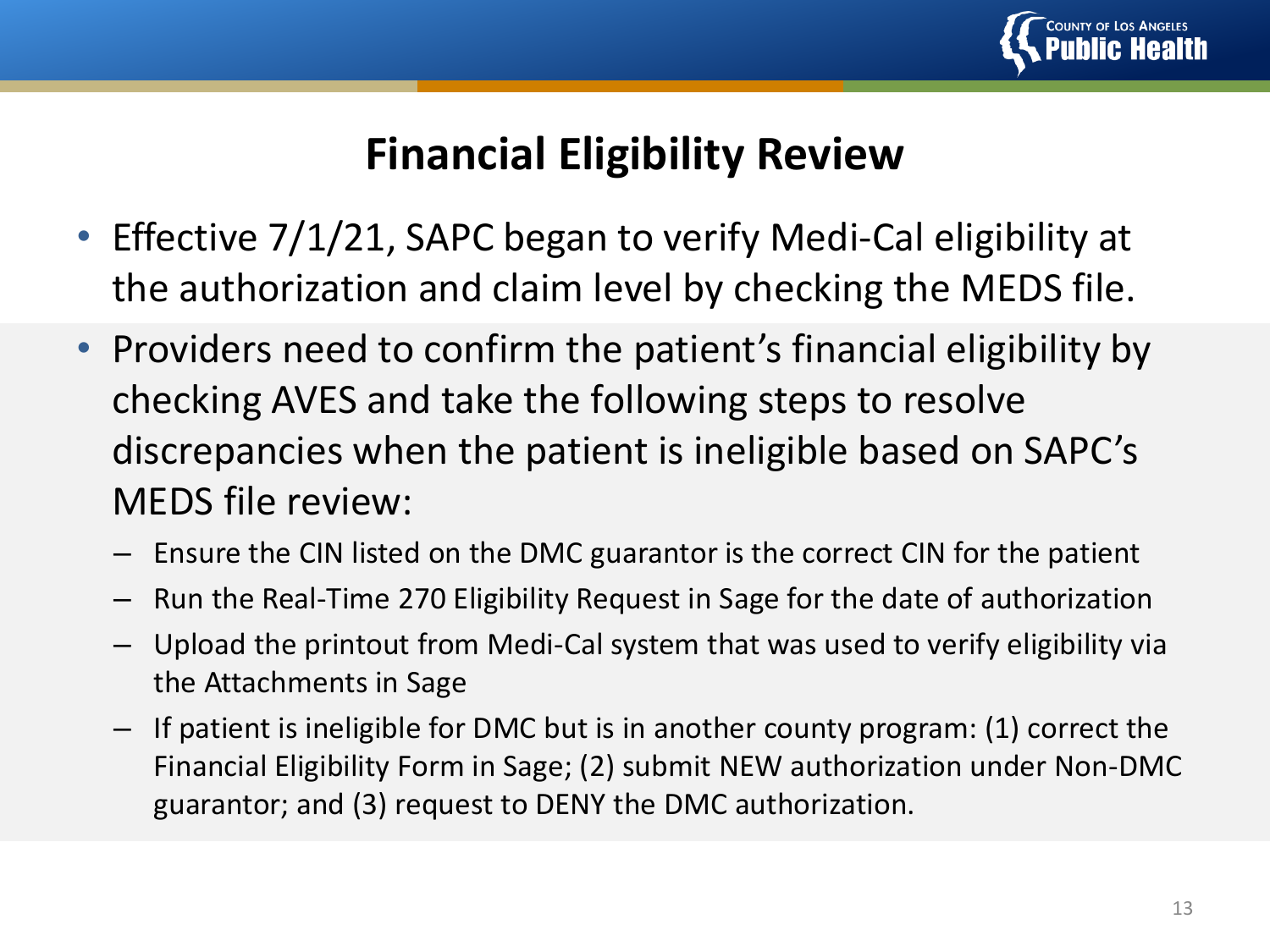

#### **Financial Eligibility Review** (cont'd)

- Providers need to verify and update the Financial Eligibility Form within Sage both initially AND whenever a patient's financial eligibility changes (e.g., patient enrolls in Medi-Cal, patient loses Medi-Cal eligibility).
- SAPC may modify authorization dates based on eligibility within the MEDS file, as verified by SAPC.
- For more details, see Financial Eligibility Guidelines at: http://publichealth.lacounty.gov/sapc/NetworkProviders/Fina [nceForms/FinancialEligibility/DocumentingChangesFinancialEli](http://publichealth.lacounty.gov/sapc/NetworkProviders/FinanceForms/FinancialEligibility/DocumentingChangesFinancialEligibilityStatus.pdf) gibilityStatus.pdf